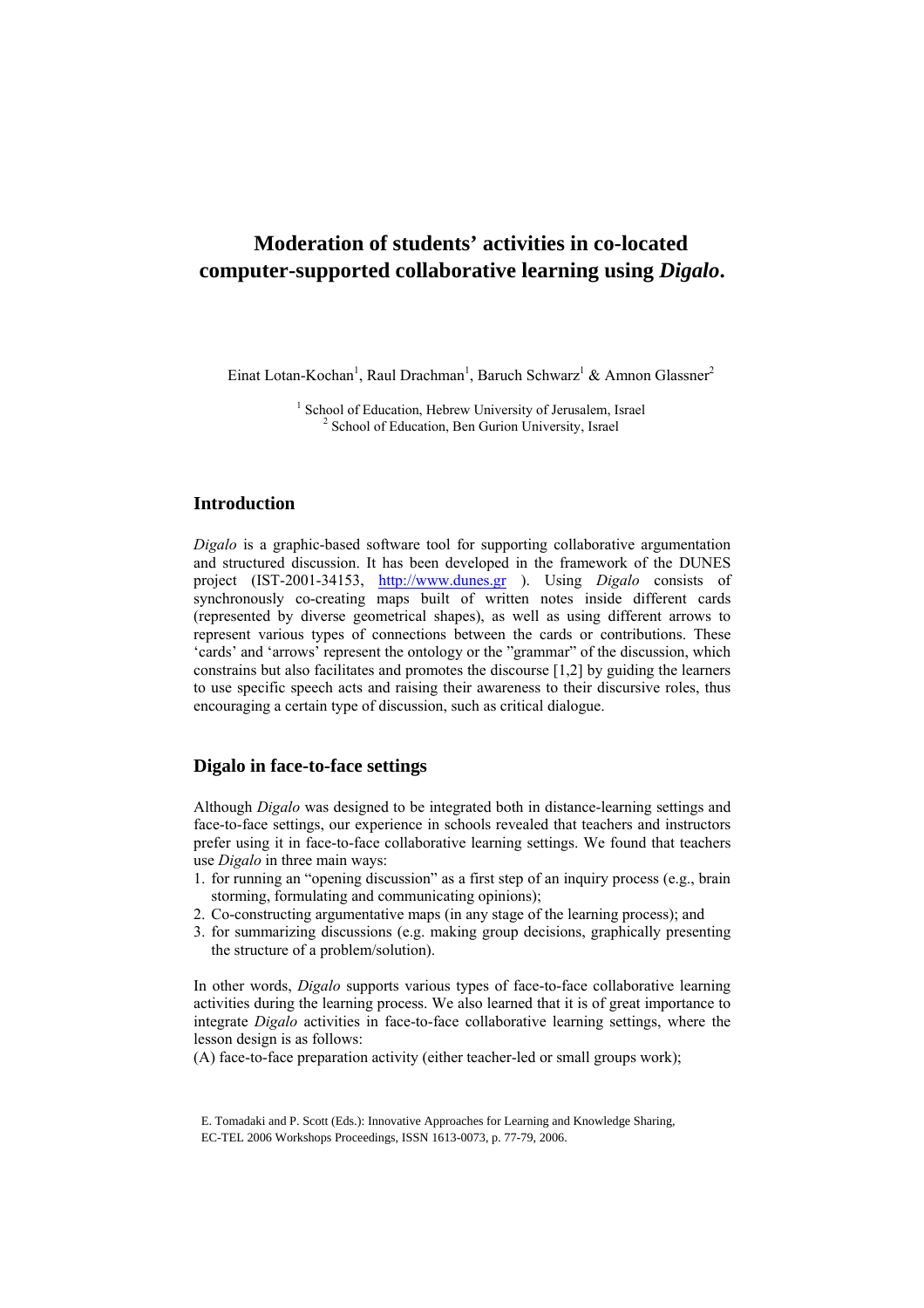(B) *Digalo* activity;

(C) face-to-face summarizing activity (teacher led and/or small groups work).

This design has proved to be most effective in terms of students' learning and structuring a whole inquiry process into one lesson unit. The oral face-to-face activities in A and C were found to contribute significantly to this learning.

During the last few years our research efforts focused mainly on students' learning and use of *Digalo*<sup>1</sup>. However, we became more and more aware of the central role of the teacher or moderator in the implementation of the tool and its accompanying pedagogical method (argumentative-dialogue) on the one hand, and to the difficulties in facilitating students' group work in synchronous co-located *Digalo*-based discussions, on the other hand. These understandings led to a new research endeavor towards a better understanding of the teacher's role, in order to design a computational support for the moderation of *Digalo* activities. This is the focus of ARGUNAUT (IST-027728,<http://argunaut.org/>), a new R&D EU-funded project.

In this workshop we would like to reflect on the difficulties encountered by teachers in moderating *Digalo* activities, focusing on those related to it being a "networkedcomputing support for face to face [or co-located] collaborative learning situations". It is important to point out, again, that we see such difficulties as essential sources for further development and improvement of both the technological and the pedagogical aspects of *Digalo*'s implementation.

In a recent experiment, we found that teachers consider the following as key tasks (or roles) of the moderator of a *Digalo* activity:

- 1. Discipline and management of the activity,
- 2. Planning and organizing the lesson in which the *Digalo* activity is incorporated,
- 3. Encouraging participation,
- 4. Encouraging interaction and collaboration,
- 5. Presenting questions, asking for clarifications and explanations or playing the "Devil's Advocate" (in order to promote a dialectic argumentative dialogue),
- 6. Keeping the students focused on-task,
- 7. Emphasizing important contributions, aspects and ideas,
- 8. Making sure students use the ontology properly (i.e. encouraging an argumentative dialogue),
- 9. Providing technical support and making sure the application can be used easily in the classroom (steady infrastructure), and
- 10.Providing affective support and promoting students' motivation.

Obviously, these roles could refer to many face-to-face educational situations, and are not particularly unique to *Digalo*-based activities. What makes the difficulties encountered by these teachers in using *Digalo* in their instruction unique, then? We believe that the answer is in the integration of *Digalo* as a networked-computerized

<span id="page-1-0"></span><sup>&</sup>lt;sup>1</sup> The results are reported in various publications of the DUNES project members (e.g. Johnson, Morgan & Simon [3]; van Diggelen, Overdijk & De Groot [1]; Glassner & Schwarz [2].